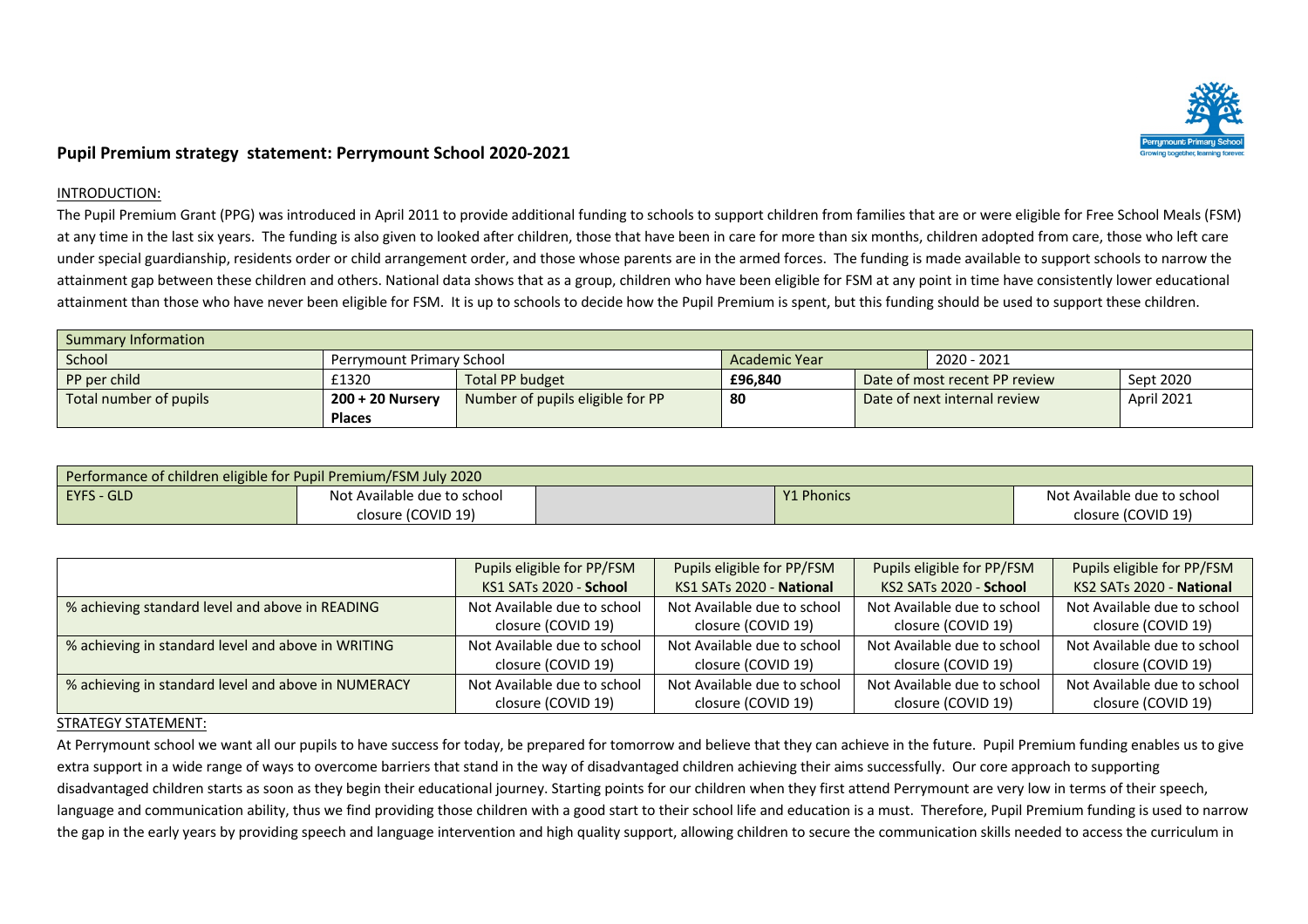subsequent years. We believe that providing targeted pastoral support to needy families both emotionally and physically is an integral part to children achieving in school and pride ourselves on the relationships that we foster with our families. All our approaches and interventions are reviewed regularly to ensure good outcomes and if deemed inadmissible are immediately changed so to ensure targeted support and progress.

Our aims this year are to:

- Increase attainment so that more pupils are at or above age-related expectations by July 2021
- Focus on developing language skills in EYFS and Year 1 in order to raise attainment and narrow the gap between children in receipt of PPG and low language attainment.
- Accelerate progress of the most disadvantaged pupils so that the gap between pupils eligible for Pupil Premium and their peers is reduced in all areas.
- Provide booster/catch up activities to support academic progress for all.
- Enhanced additional extension work for those disadvantaged children who are already attaining well that should be challenged to achieve their full potential.
- Improve the quality of provision across the board, in particular the quality of teaching in the classroom by ensuring our staff are well trained and have the time and resources to carry out their roles and ensuring there is good support in each class to rapidly address any underachievement.
- Carefully consider interventions and activities to target specific needs by additional teaching and support staff who can supply specific interventions for particular groups and buying into specific initiatives.
- Increase enjoyment of and participation in all aspects of key life by subsidising a range of activities such as trips, breakfast club and after school clubs.

## **Point to be considered: Over the past 18 months the children have spent 6 months in lockdown and 5 months school holidays during this period.**

|      | Identified Barriers to Educational Achievement                                        |  | Support identified and needed to address these barriers            |
|------|---------------------------------------------------------------------------------------|--|--------------------------------------------------------------------|
| $A+$ | COVID 19 Lockdown - the closure of school as a result of the pandemic has impacted    |  | Catch-up intervention grps                                         |
|      | on all students who have lost up to 6months education. Lockdown has also had an       |  | <b>Booster grps</b>                                                |
|      | effect on mental health and wellbeing of both children and their families.            |  | Learning mentor                                                    |
|      |                                                                                       |  | <b>Outside services</b>                                            |
|      |                                                                                       |  | <b>Targeted parental support</b>                                   |
| A    | Deprivation – the school serves an area that reflects social and economic challenges. |  | Intervention grps                                                  |
|      | Our current deprivation indicator is at 0.33: way above the national average of 0.21. |  | Nursery nurse in Reception                                         |
|      | <b>New figures TBC</b>                                                                |  | Booster grps                                                       |
| B    | Social Care Needs - a high percentage of our families are supported historically or   |  | Targeted parental support                                          |
|      | currently by Social Care and are in need of support from school to help address their |  | Subsidising of enrichment trips, afterschool clubs, school uniform |
|      | needs and support their children's academic and emotional learning.                   |  | Breakfast club                                                     |
|      | Behaviour, mental, social and wellbeing needs - a number of our families face daily   |  | Outreach resources                                                 |
|      | challenges with parenting capacity, mental health issues and managing behaviour and   |  | Learning mentor                                                    |
|      | emotions.                                                                             |  |                                                                    |
| D    | Starting Points - attainment on entry to EYFS is substantially below developmental    |  | Nursery nurse in Reception                                         |
|      | milestones for many of our children along with those who join us throughout the year  |  | Speech and Language teacher support                                |
|      | of which a high percentage are below expected entry level.                            |  | RWI teacher and catch-up interventions                             |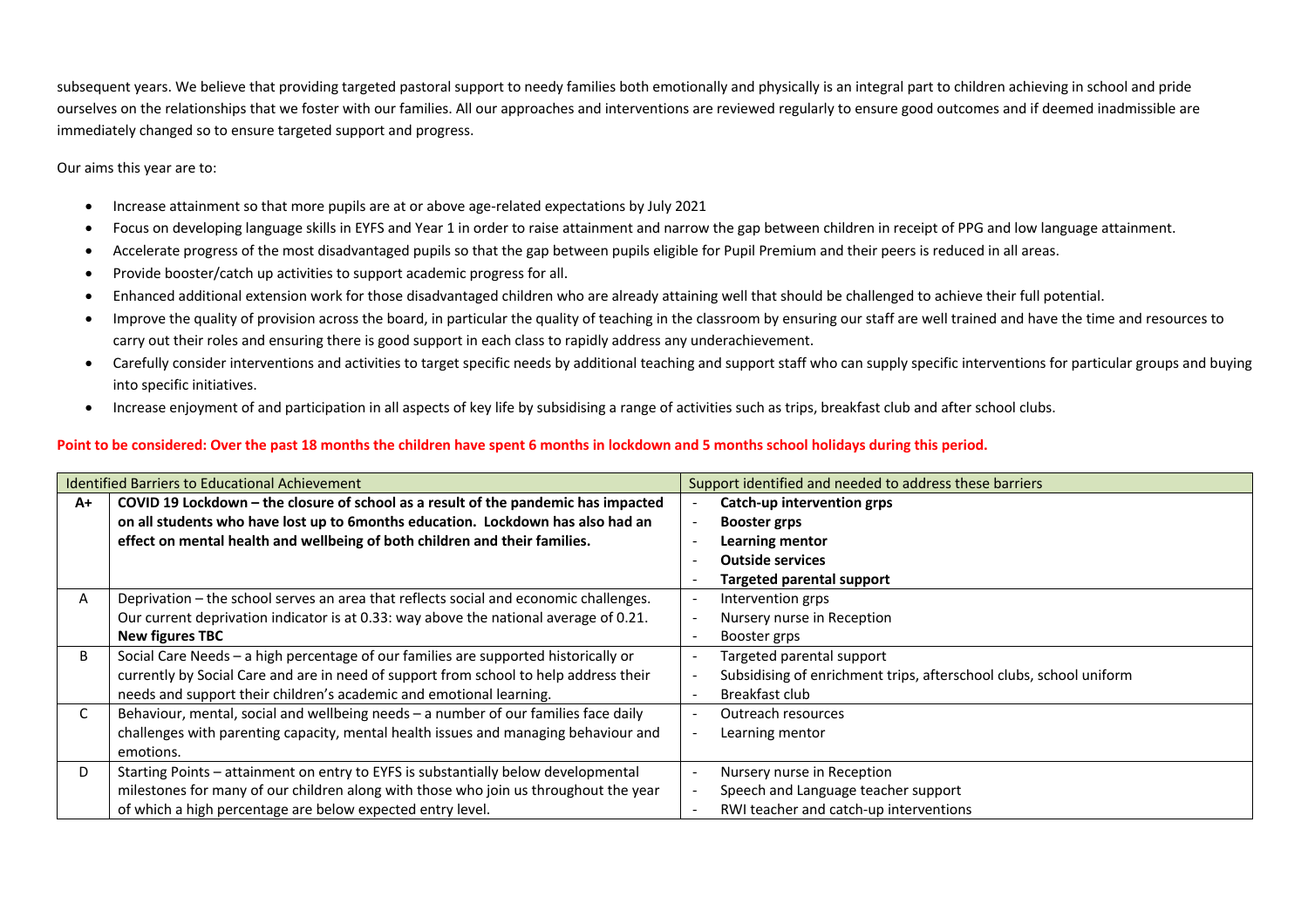| last year's attendance figures are collected only for Summer Term 2021.<br>Attendance | Dedicated attendance monitoring and intervention |
|---------------------------------------------------------------------------------------|--------------------------------------------------|
| (DFE Summer term and classes closed due to COVID)                                     | Targeted parental support                        |

We have used the following data sources to identify our barriers to learning in our school:

- Analyse School Performance (ASP)
- School Performance Software eg: INSIGHT and SCHOLARPACK
- The Education Endowment Foundation (EEF)
- OFSTED Report
- Fisher Family Trust (FFT)
- Guidance and reports from Outside Agency Experts

Our Pupil Premium Grant will be allocated on needs analysis, reflecting these aims and conditions and those which identify priority classes, groups or individuals. Termly pupil progress meetings will ensure that provisions will meet pupil needs as we continue to monitor resources for their effectiveness and value for money.

| Planned<br>expenditure |                        |                        |        |
|------------------------|------------------------|------------------------|--------|
| Academic year          | 2021<br>2020 –<br>2021 | <b>Budge</b><br>i otal | £96840 |

| <b>Quality Teaching for all</b>     |         |                                                   |                                       |                                |
|-------------------------------------|---------|---------------------------------------------------|---------------------------------------|--------------------------------|
| Intervention/additional provision   | Cost    | Objective                                         | <b>Outcome</b>                        | Impact                         |
| Reception nursery nurse             | £22,968 | To provide high quality teaching to targeted      | Higher percentage of children meeting | 70% achieving GLD - whole      |
|                                     |         | children in order to raise their attainment and   | and exceeding expectations in reading | class                          |
| *Funded by PP and topped up via ISB |         | progress through early intervention.              | and writing.                          | 60% PP achieving GLD           |
|                                     |         |                                                   |                                       | NB: Based on schools data.     |
| <b>RWI Phonics Coordinator</b>      | £18,128 | To coordinate and assess the RWI Phonics          | Increased attainment in phonics for   | Projected phonics data sees    |
|                                     |         | programme across KS1 and provide high             | disadvantaged pupils.                 | 86% (6/7) pass rate for PP     |
|                                     |         | quality 1 to 1 interventions for targeted pupils. |                                       | children. This could improve   |
|                                     |         | To provide accelerates catch-up due to school     |                                       | when test is formally taken in |
| *Funded by PP and topped up via ISB |         | closure.                                          |                                       | December.                      |
| KS1 Interventions                   | £10,000 | To provide high quality teaching to targeted      | Improved attainment and progress in   | (Combined Data)                |
|                                     |         | children in order to raise their attainment and   | reading and writing and maths         | 9/29 made expected progress,   |
|                                     |         | progress and fill in any gaps as a result of      | (increase in percentage working at    | 7/29 just below expected       |
|                                     |         | school closure. Money towards resources and       | expected and/or greater depth). Gaps  | (figures do not include EYFS)  |
|                                     |         | staff to implement interventions.                 | in knowledge closed and catch-up      |                                |
|                                     |         |                                                   | achieved.                             | (Split Data)                   |
|                                     |         |                                                   |                                       | Reading: 10/29 made expected   |
|                                     |         |                                                   |                                       | progress, 12/29 just below     |
|                                     |         |                                                   |                                       | expected                       |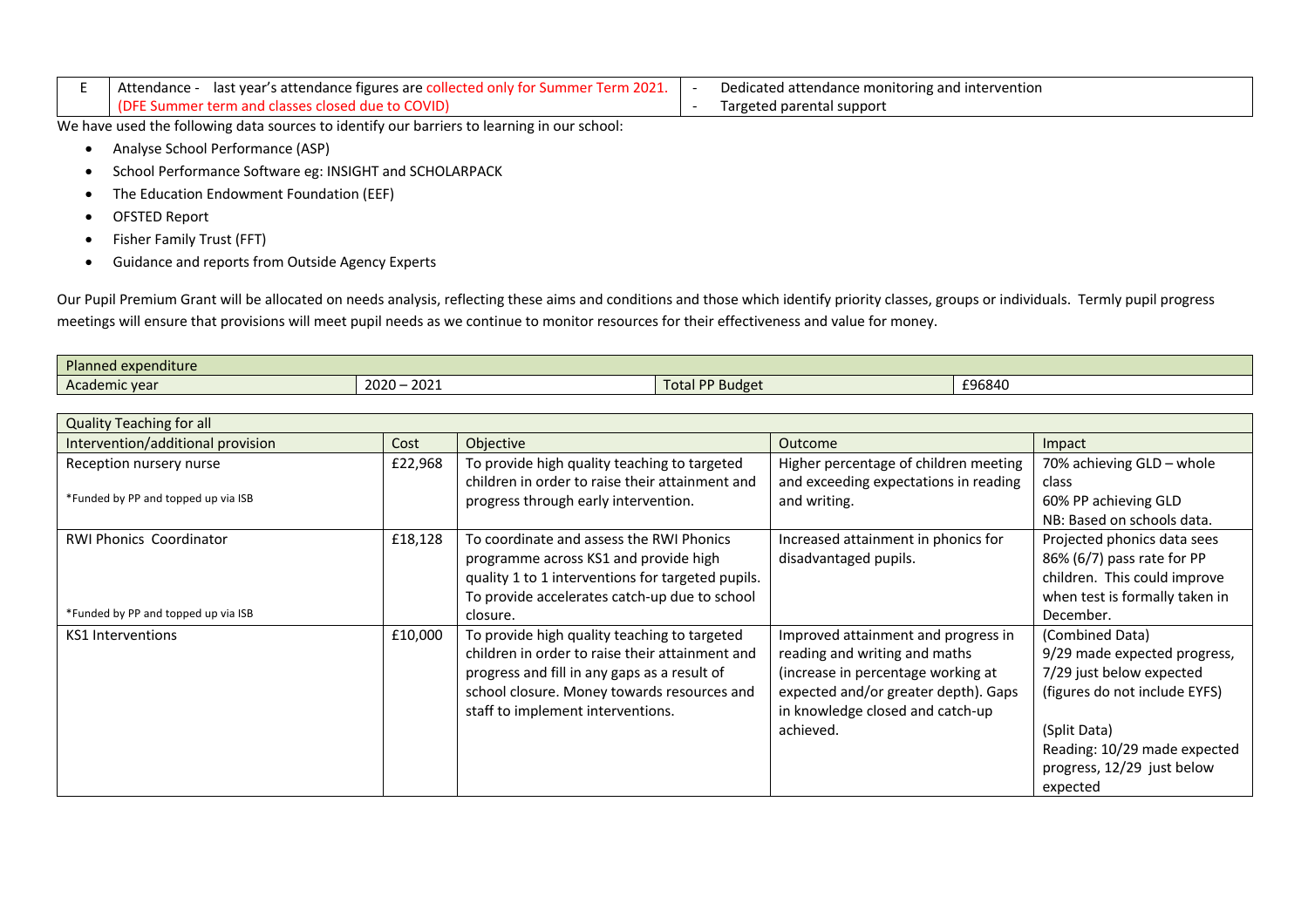| <b>KS2 Interventions</b> | £10,000 | To provide high quality teaching to targeted<br>children in order to raise their attainment and<br>progress and fill in any gaps as a result of<br>school closure. Money towards resources and<br>staff to implement interventions. | Improved attainment and progress in<br>reading and writing and maths<br>(increase in percentage working at<br>expected and/or greater depth). Gaps<br>in knowledge closed and catch-up<br>achieved. | Writing: 8/29 made expected<br>progress, 12/29 just below<br>expected<br>Maths: 15/29 made expected<br>progress, 7/29 just below<br>expected<br>(figures do not include EYFS)<br>Interventions disrupted due to<br>lockdown closure and each<br>year group, individual families<br>and staff self-isolating.<br>(Combined Data)<br>19/43 made expected progress,<br>5/43 just below expected<br>(Split data)<br>Reading: 24/43 made expected<br>progress, 8/43 just below expected<br>Writing: 21/43 made expected<br>progress, 11/43 just below<br>expected<br>Maths: 23/43 made expected<br>progress, 9/43 just below expected<br>Interventions disrupted due to<br>lockdown closure and each<br>year group, individual families<br>and staff self-isolating. |
|--------------------------|---------|-------------------------------------------------------------------------------------------------------------------------------------------------------------------------------------------------------------------------------------|-----------------------------------------------------------------------------------------------------------------------------------------------------------------------------------------------------|-----------------------------------------------------------------------------------------------------------------------------------------------------------------------------------------------------------------------------------------------------------------------------------------------------------------------------------------------------------------------------------------------------------------------------------------------------------------------------------------------------------------------------------------------------------------------------------------------------------------------------------------------------------------------------------------------------------------------------------------------------------------|
| Total                    | £61,096 |                                                                                                                                                                                                                                     |                                                                                                                                                                                                     | <b>Running Total:</b><br>£61,096                                                                                                                                                                                                                                                                                                                                                                                                                                                                                                                                                                                                                                                                                                                                |

| <b>Targeted Support</b>           |        |                                                 |                                     |                                   |
|-----------------------------------|--------|-------------------------------------------------|-------------------------------------|-----------------------------------|
| Intervention/additional provision | Cost   | Objective                                       | <b>Outcome</b>                      | Impact                            |
| 1 Day Speech and Language teacher | £6,270 | Speech and language screening for all Year 1    | Early identification of barriers to | 31 NEW assessments carried        |
|                                   |        | children to identify early language acquisition | learning and a programme of work to | out in Sept 2020 in years 1-6.    |
|                                   |        | and to deliver 1 to 1 and small group SALT      | close the gap.                      | 52% (16) children presented       |
|                                   |        | sessions. To continue to support Year 2         |                                     | with S&L difficulties. 4 children |
|                                   |        | children who did not complete last year's       |                                     | received in class support and     |
|                                   |        | programme.                                      |                                     | monitoring whereas 12 needed      |
|                                   |        |                                                 |                                     | out of class interventions        |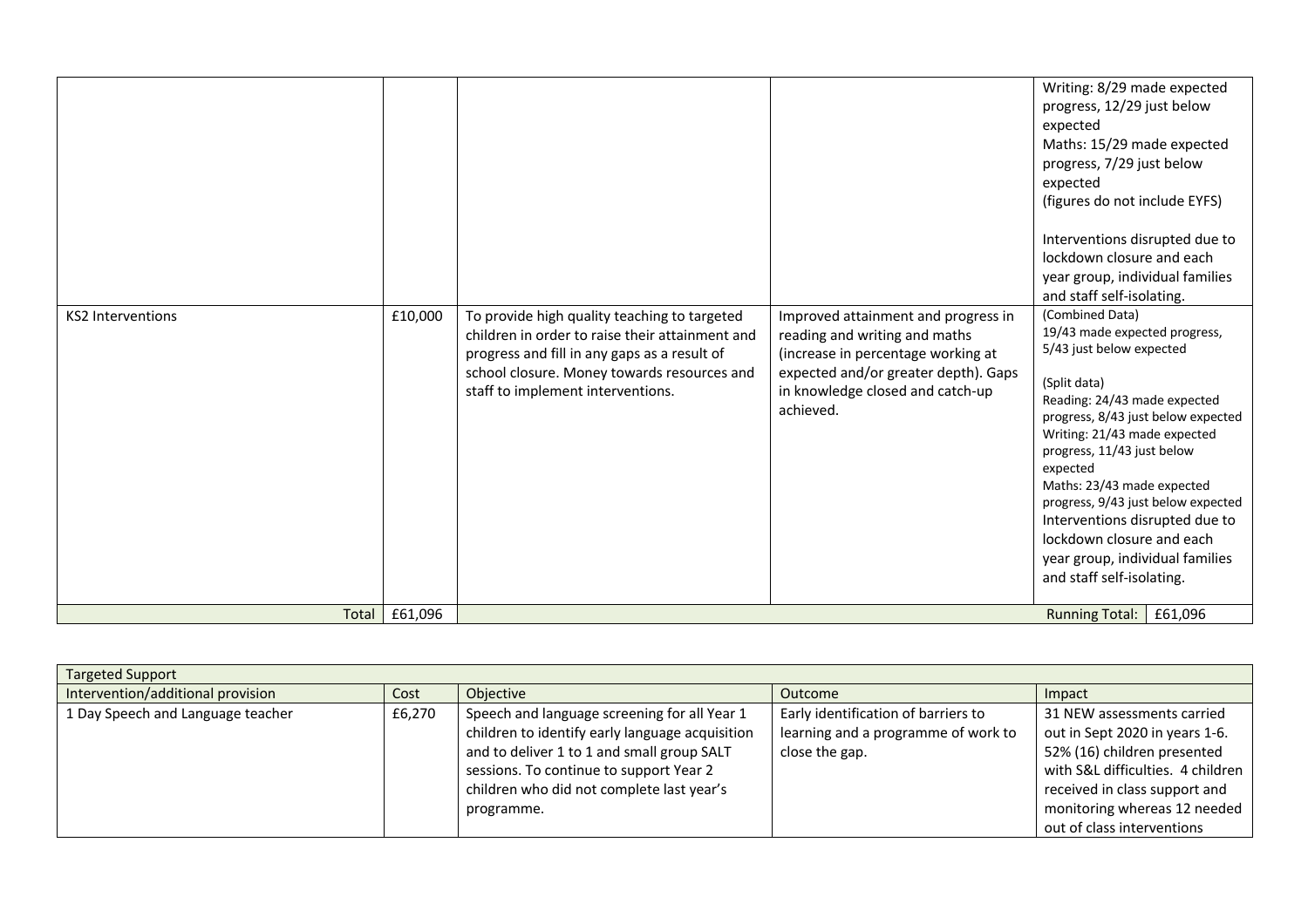|                      |         |                                                                                                                                                                                                                                            |                                                                                 | across the year. Of the 12<br>children receiving<br>interventions, as of July 2021, 3<br>children were discharged, 1<br>moved onto secondary school,<br>8 will continue to receive<br>interventions 2021-2022.<br>Interventions were carried out<br>via Zoom during lockdown but<br>was were limited.                                             |
|----------------------|---------|--------------------------------------------------------------------------------------------------------------------------------------------------------------------------------------------------------------------------------------------|---------------------------------------------------------------------------------|---------------------------------------------------------------------------------------------------------------------------------------------------------------------------------------------------------------------------------------------------------------------------------------------------------------------------------------------------|
| Professional support | £5,000  | To employ professional services such as ASD<br>and New Woodlands outreach services plus<br>Educational Psychologist support to help<br>target individuals and groups of children at risk<br>of underachieving through a variety of causes. | Identification of barriers to learning.<br>Programmes of work to close the gap. | No OIS during lockdown as not<br>allowed in school.<br>Interventions recommenced in<br>June 2021.<br>Zoom and telephone contact<br>made via other agencies during<br>lockdown to continue to<br>support parents, complete and<br>implement assessments<br>(regarding securing EHCP's)<br>and work directly with<br>children. (2 x EHCP's secured) |
| Total                | £11,270 |                                                                                                                                                                                                                                            |                                                                                 | £72,366<br>Running Total:                                                                                                                                                                                                                                                                                                                         |

| Other approaches                                                                                  |        |                                                                                                |                                                                                |                                                                     |
|---------------------------------------------------------------------------------------------------|--------|------------------------------------------------------------------------------------------------|--------------------------------------------------------------------------------|---------------------------------------------------------------------|
| Intervention/additional provision                                                                 | Cost   | Objective                                                                                      | Outcome                                                                        | Impact                                                              |
| Subsidise/free places at after school clubs and<br>school trips - including Pear Tree afterschool | £5,000 | To provide enrichment opportunities for all<br>pupils, widening their experiences and building | For all pupils to experience extra-<br>curricular opportunities and learning   | Enrichment activities were very<br>limited due to COVID. All trips, |
| wraparound care facility                                                                          |        | aspirations and attainment.                                                                    | enrichment.                                                                    | afterschool clubs and music                                         |
|                                                                                                   |        | To improve behaviour of all pupils in,<br>particular those with emotional, social and          | To improve the attainment of pupils<br>with barriers to learning to achieve at | lesson were cancelled.<br>Breakfast and Pear Tree club              |
|                                                                                                   |        | behavioural needs.                                                                             | least national averages.                                                       | were still in operation. With                                       |
|                                                                                                   |        |                                                                                                |                                                                                | support from Magic Breakfast,<br>resources were put into place      |
|                                                                                                   |        |                                                                                                |                                                                                | to provide families in need with                                    |
|                                                                                                   |        |                                                                                                |                                                                                | food parcels and computers                                          |
|                                                                                                   |        |                                                                                                |                                                                                | and dongles to support online                                       |